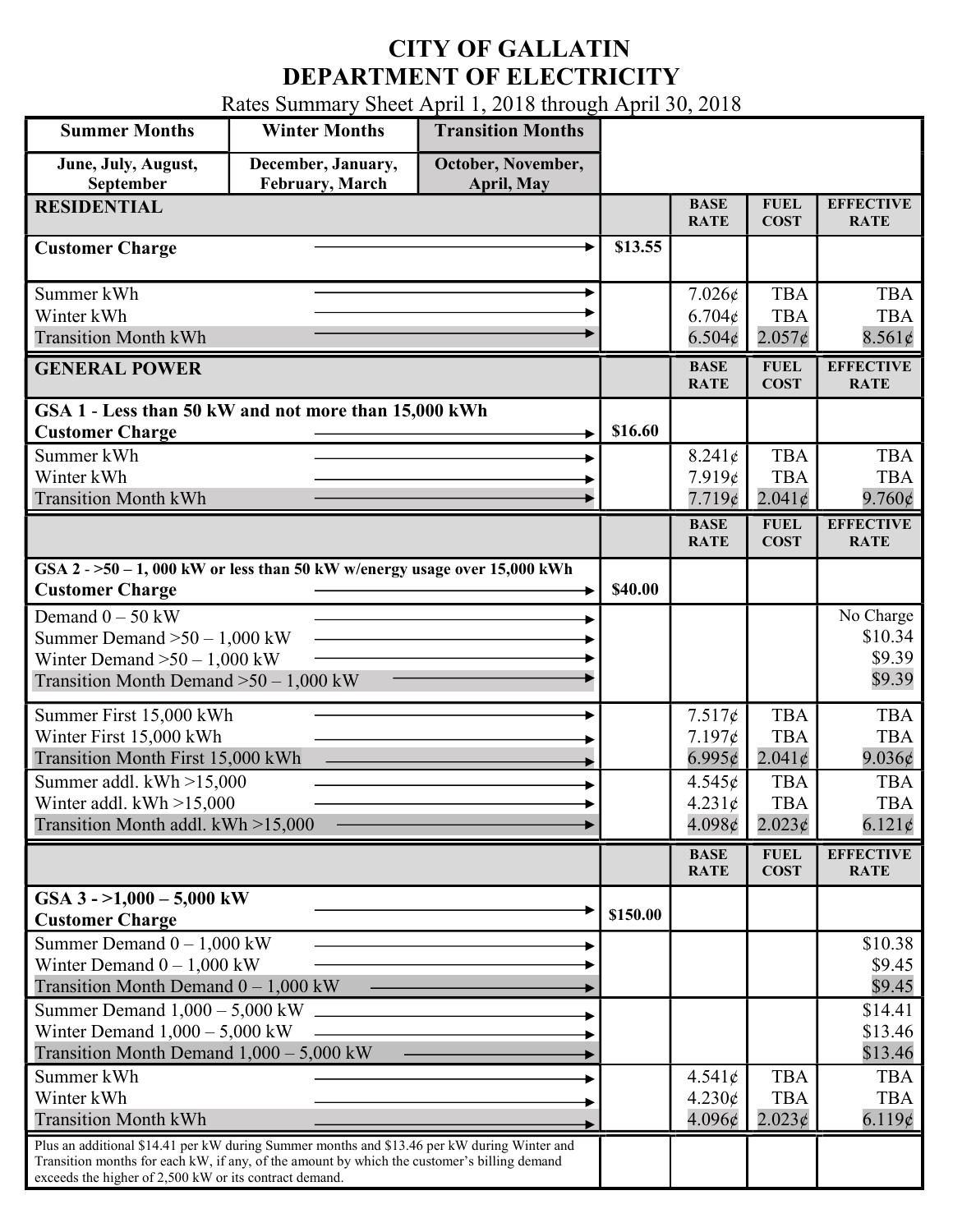## Summer Months Winter Months Transition Months June, July, August, September December, January, February, March October, November, April, May GENERAL POWER CONTINUE BASE **RATE FUEL COST EFFECTIVE RATE** GSB Demands from 5,001 – 15,000 kW Customer Charge  $\qquad \qquad \longrightarrow \qquad$  \$1,500 Onpeak Summer Demand 5,000 – 15,000 kW Onpeak Winter Demand 5,000 – 15,000 kW Onpeak Transition Month Demand 5,000 – 15,000 kW \$10.61 \$9.67 \$9.67 Offpeak Excess of Contract Demand Summer Winter Transition \$10.61 \$9.67 \$9.67 Max Demand  $\sim$   $\sim$  55.09 Onpeak Summer kWh Onpeak Winter kWh Onpeak Transition Month kWh 7.501¢  $6.390c$ 5.036¢ TBA **TBA** 1.785¢ TBA **TBA**  $6.821\epsilon$ Offpeak Summer kWh First 200 HUD Offpeak Summer kWh Next 200 HUD Additional HUD Offpeak Winter kWh First 200 HUD Offpeak Winter kWh Next 200 HUD Additional HUD Offpeak Transition kWh First 200 HUD Offpeak Transition kWh Next 200 HUD Additional HUD 5.066¢  $0.542\epsilon$  $0.208\epsilon$ 5.282¢  $0.542\epsilon$ 0.208¢ 5.036¢  $0.542c$  $0.208c$ TBA TBA TBA TBA TBA TBA 1.785¢ 1.785¢ 1.785¢ TBA TBA TBA TBA TBA TBA 6.821¢  $2.327<sub>¢</sub>$ 1.993¢ **BASE RATE FUEL COST EFFECTIVE RATE** MSB Demands greater than 5,000 kW Customer Charge  $\qquad \qquad \longrightarrow \qquad$  \$1,500 Onpeak Summer Demand >5,000 Onpeak Winter Demand >5,000 Onpeak Transition Month Demand >5,000 \$9.97 \$9.04 \$9.04 Max Demand  $\sim$   $\sim$  \$2.18 Offpeak Excess of Contract Demand Summer Winter Transition \$9.97 \$9.04 \$9.04 Onpeak Summer kWh Onpeak Winter kWh Onpeak Transition Month kWh 5.618¢ 4.508¢  $3.487<sub>¢</sub>$ TBA TBA 1.785¢ TBA TBA 5.272¢ Offpeak Summer kWh First 200 HUD Offpeak Summer kWh Next 200 HUD Additional HUD Offpeak Winter kWh First 200 HUD Offpeak Winter kWh Next 200 HUD Additional HUD Offpeak Transition kWh First 200 HUD Offpeak Transition kWh Next 200 HUD 3.184¢  $0.292\epsilon$  $0.044\epsilon$  $3.403c$  $0.292c$  $0.044\epsilon$  $3.487<sub>c</sub>$  $0.292<sub>c</sub>$ TBA TBA TBA TBA TBA TBA 1.785¢ 1.785¢ TBA TBA TBA TBA TBA TBA 5.272¢  $2.077\epsilon$

 $0.044c$ 

1.785¢

1.829¢

## Page 2 - Rates Summary Sheet April 1, 2018 through April 30, 2018

Additional HUD